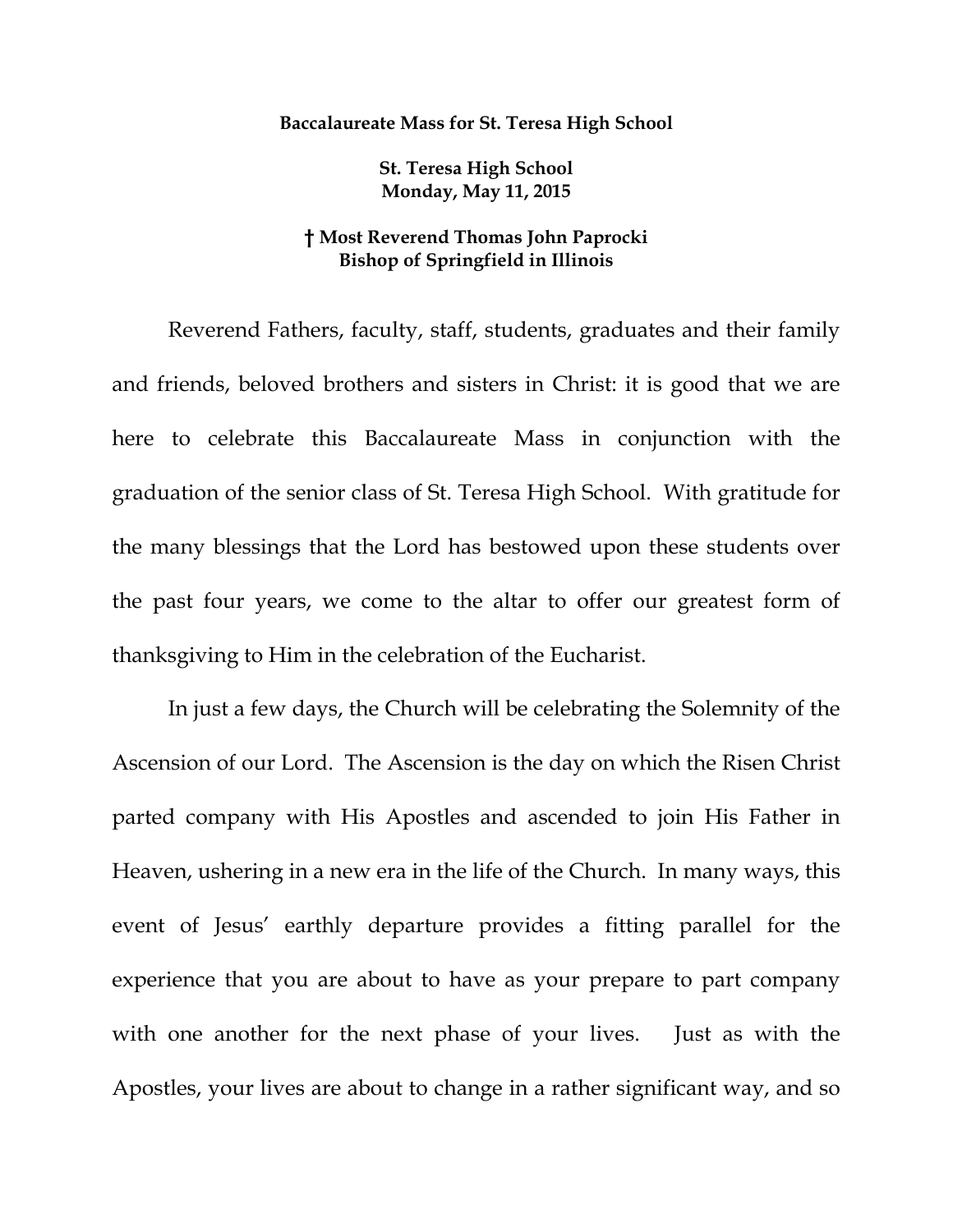it can be helpful for us to reflect on this event to see how you should approach this important moment in your lives.

 Although the words of Jesus which we hear in the Gospel today were given just before His Passion and death, they apply especially to the experience that the Apostles would have at the time of the Ascension. They were given the wonderful gift of seeing the Risen Christ for forty days after His Resurrection, but now it was time for Him to depart from the earth for good, and He wanted to make sure they were prepared.

 Jesus tells the Apostles that even though they will no longer see Him, He will not abandon them. He tells them in today's Gospel that He will send the Advocate to them to be with them, referring to the Holy Spirit who would come upon them ten days later at Pentecost.

He then tells His Apostles: "I have told you this so that you may not fall away" (John 16:1). Jesus knows that the transition to life without His earthly presence will not be easy for them. He warns them here and in other places that they will be persecuted and rejected because of their faith in Christ. He knew that experiencing such resistance could be discouraging and could even cause them to question whether it was worth sticking with the Christian way of life if it meant such a difficult life. And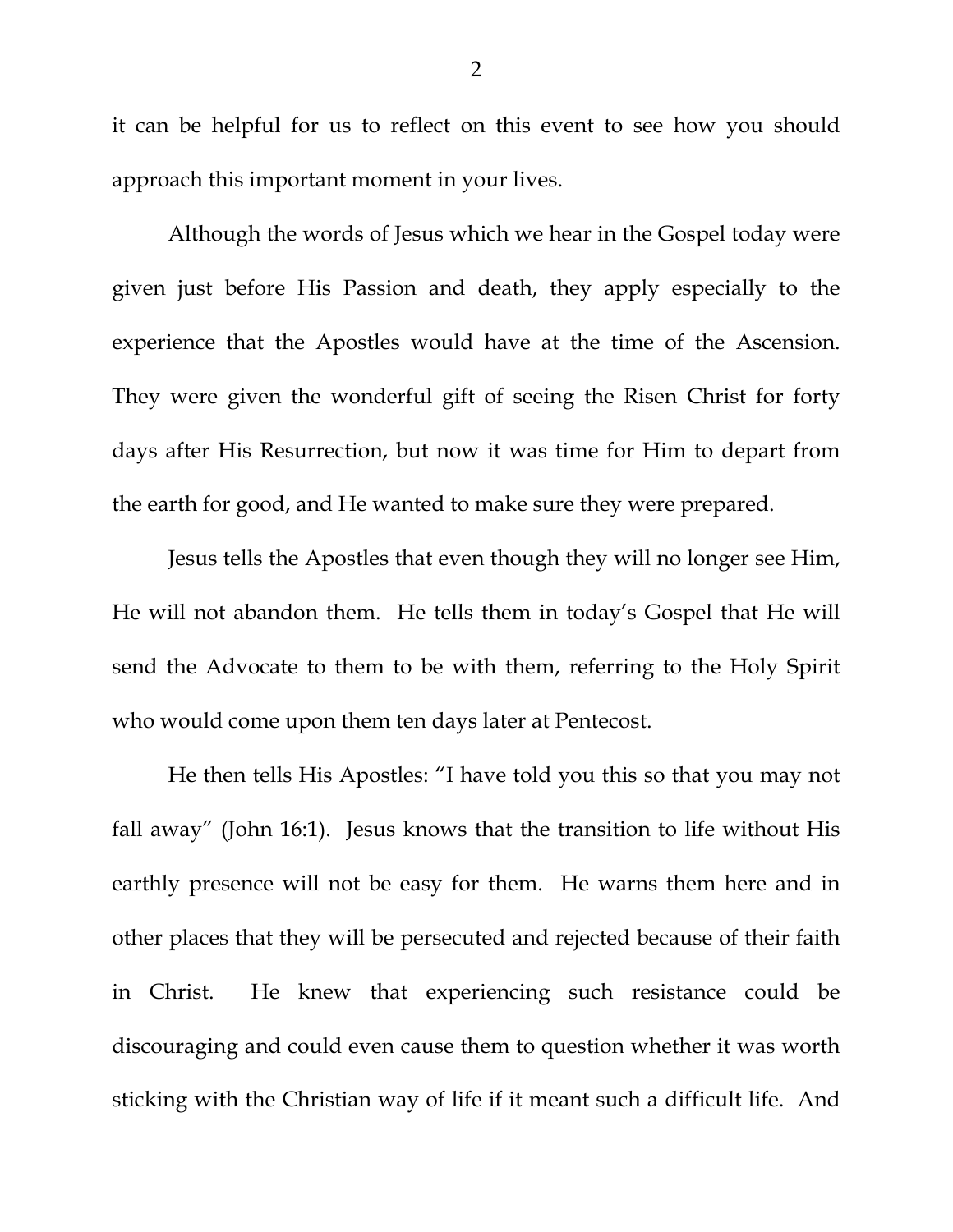so He promised to give them the strength to face those challenges by sharing the gift of His Spirit with them, enabling them to not lose heart but be assured of sharing in the victory that He had already won for them.

Jesus comes to you in Word and Sacrament this evening with the same desire that He had for His Apostles, "that you may not fall away." Of all of the things that you will be taking with you to college or whatever the next step is, your Catholic faith is the most important. At the same time, it is something that is very much at risk of being lost. The statistics vary, but some estimates suggest that as many as 80 percent of students stop practicing their faith at some point during college.1 That is an alarming statistic, and one that should not be passed over lightly.

Many of the structures that have kept you involved in your Catholic faith for the past several years are about to change or even disappear. For some of you, it has been your time here at this Catholic high school that has kept you connected to your faith. Even if you go to a Catholic college or university, your participation in the religious practices will be optional and not worked into your daily schedule. For others, it has been your family, brining you to Mass every Sunday. Once again, even though Mass will be available to you at college, your attendance is up to you.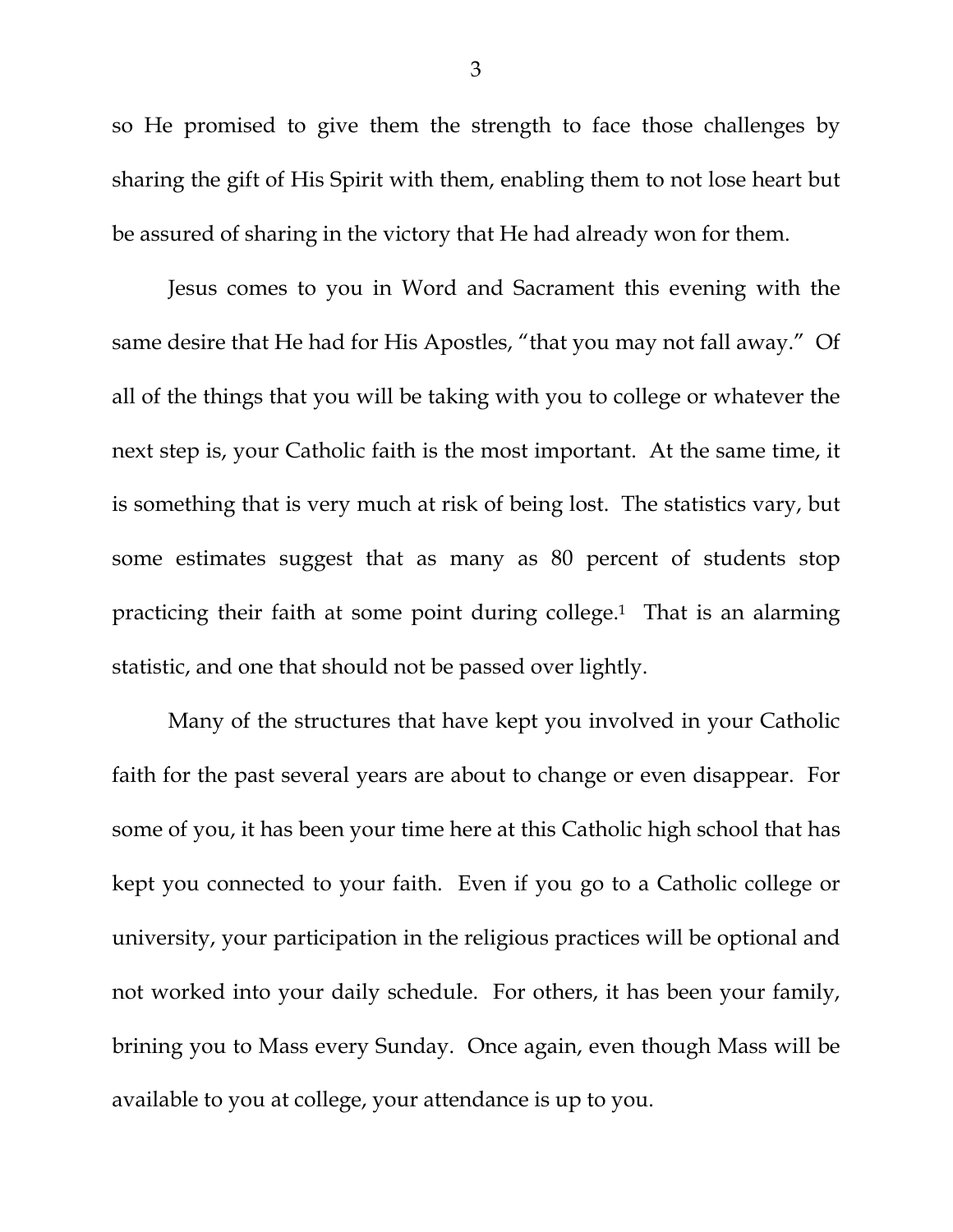To many young people, this change is one that they see as positive, for they get to finally have the so-called freedom to choose for themselves whether or not they want to practice their faith. If your Catholic faith is not a priority going into college, it will be very easy to be distracted by the many other worldly things that can work to pull you away from your faith to the point that you may even "fall away" like so many before you.

The same promise of the Holy Spirit that Jesus gave to the Apostles at the beginning of the Church is given to you as well. Jesus greatly desires to share the gift of His life and His love with you so that you will remain firm in your faith during these challenging times. But, He will not force Himself into your life. Just as with the Apostles, He asks that you be open to cooperating with His grace so that you can be guided by Him. This means that you have to make an intentional commitment to staying close to Him, not just at the beginning of the next phase of your life, but renewing that commitment each and every day.

In this regard, one of the most beneficial things that you can do to get started on the right foot is to seek out the local Catholic campus ministry and go to Mass the first Sunday that you are at school. Then, make that commitment to come back the following week, and indeed, every week so

4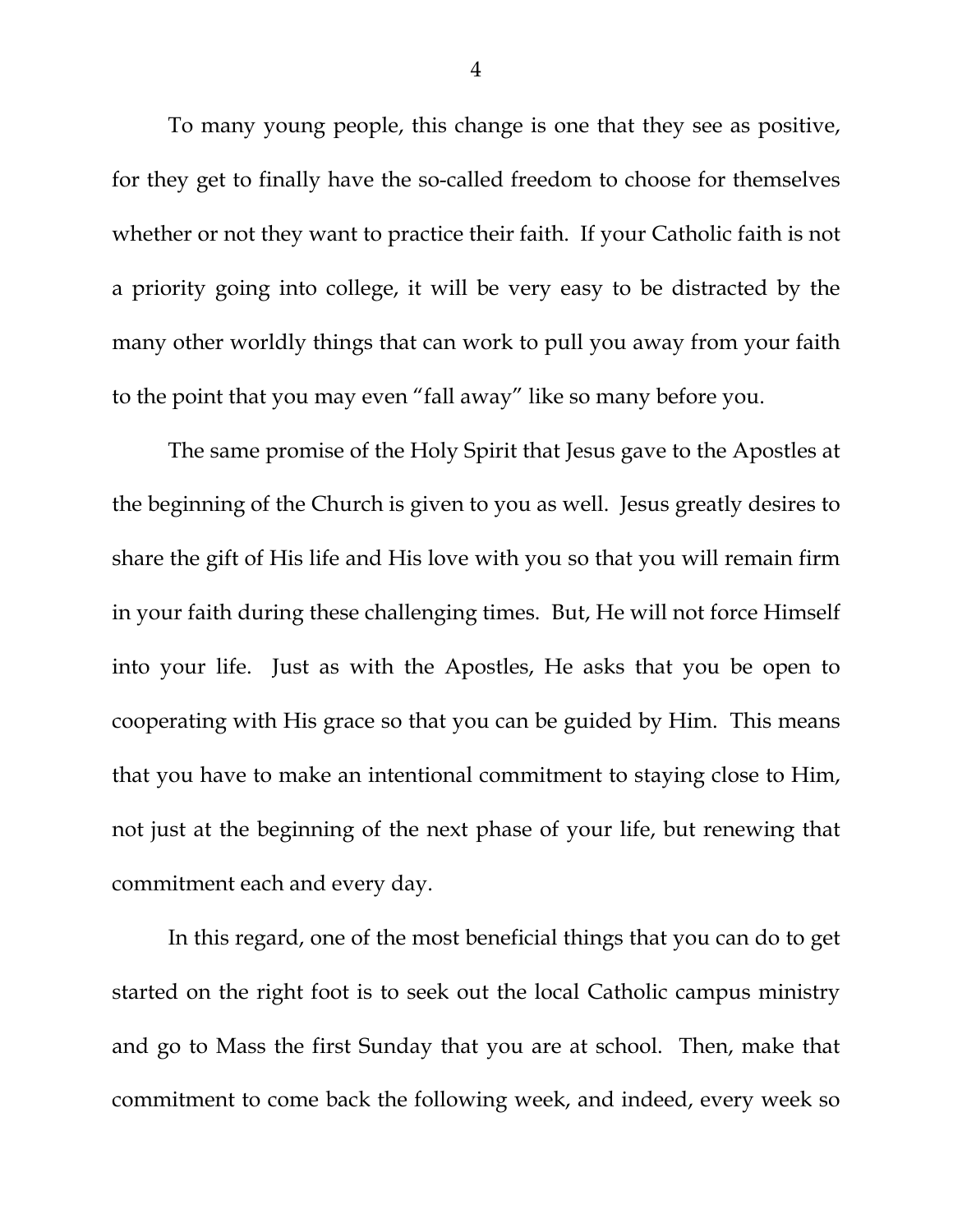that you remain united to Christ and His love in the Eucharist. In addition to that, it would be a good idea to make use of the Sacrament of Reconciliation at least once a semester, and more often as needed, to remove any obstacles that sin may introduce into your living out of your faith.

On the surface, such advice sounds rather simple, but in reality, you will find that it is not so easy. As I mentioned, there will be no shortage of new influences and opportunities that will be a source of struggle for you as you seek to maintain your faith. There will be people who will try to tell you that what the Church teaches is out-of-date, or somehow closed to true human freedom and progress. In an effort to fit in or have some fun, you may be tempted or pressured to do things that go against your Catholic faith. How will you respond in those moments? Will you remain strong in your faith, or will you give in and give up your faith?

Although the context is different, your situation is not all that far off from the experience of those first disciples. They faced incredible pressure from the world around them and they knew that if they had any hope of being successful in repelling those temptations, they needed God's grace to aid them, and the Lord was not stingy in providing for all that they needed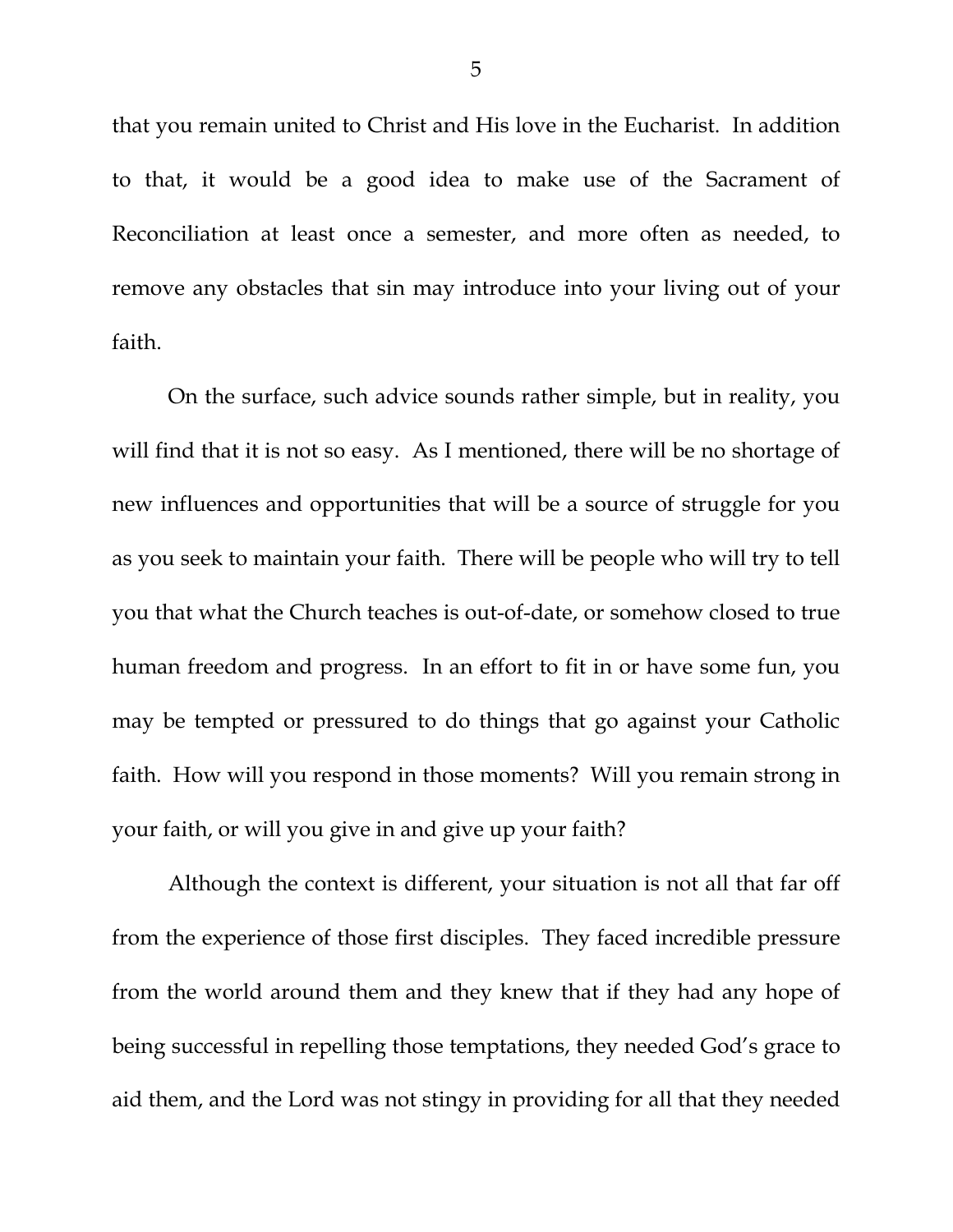in order to remain faithful to Him. Nor will He be stingy with you in providing you all of the help that you will need to imitate the fidelity of the saints.

Living your life according to your faith does not mean that you have to sacrifice happiness and pleasure, although that is the message that the world tries to convey about the Catholic Church and her teachings. Jesus told His disciples: "I came so that they might have life and have it more abundantly" (John 10:10). Following Jesus and His teachings, as expressed in the Scriptures and the official teachings of the Church, brings us *abundance* of life! Only He can truly satisfy the longings in our heart for true joy and peace. Everything else, even though they may bring temporary happiness and pleasure, will fade away and leave us wanting more, resulting in our being farther from the true life of Christ. True, following Christ is going to be hard, but the benefits are absolutely worth the effort.

There is a good quote that summarizes the dynamic of this situation. It comes from a famous Catholic author of the early 20th century by the name of G.K. Chesterton. He said that "The Christian ideal has not been tried and found wanting; it has been found difficult and left untried."2 Let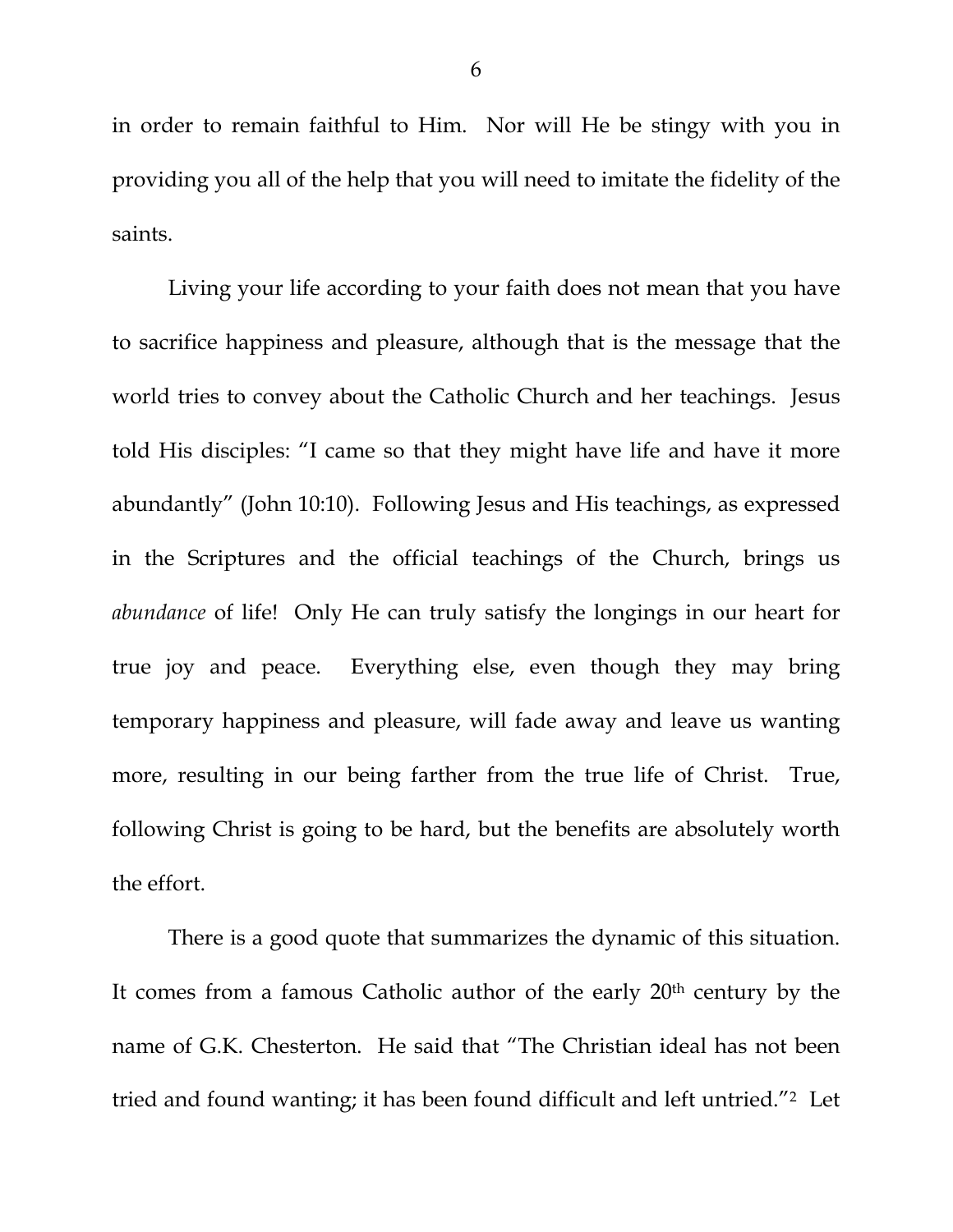us not fear the difficulty of living our faith as we move forward, whatever that next step may be. Rather, try living that faith intentionally each day and experience for yourself that it is indeed not found wanting in any way. Instead, you will see that living according to your Catholic faith is not just another possible way to live your life, but that it is the *only* way to live your life, for it is the way that brings true joy and true fulfillment not just in this life, but in the life to come in Heaven.

In terms of resisting the challenges to your faith that will inevitably come your way, there is an excellent movie that came out a few months ago called, "God's Not Dead." It tells the story of a young Christian who takes a philosophy course in college. The professor is an atheist and asks all of his students to sign a paper saying, "God is dead." In a class of about 100 students, all of them sign except for one. The professor says if he won't sign the paper, the student would have to get up in front of the class and prove to them that God is not dead. I won't tell you how it turns out, in case you haven't seen the movie yet, but it does cause each one of us to ask ourselves what we would do in that situation: take the easy way out, avoid confrontation and sign the paper, or stand up for your Catholic faith and your belief in God.

7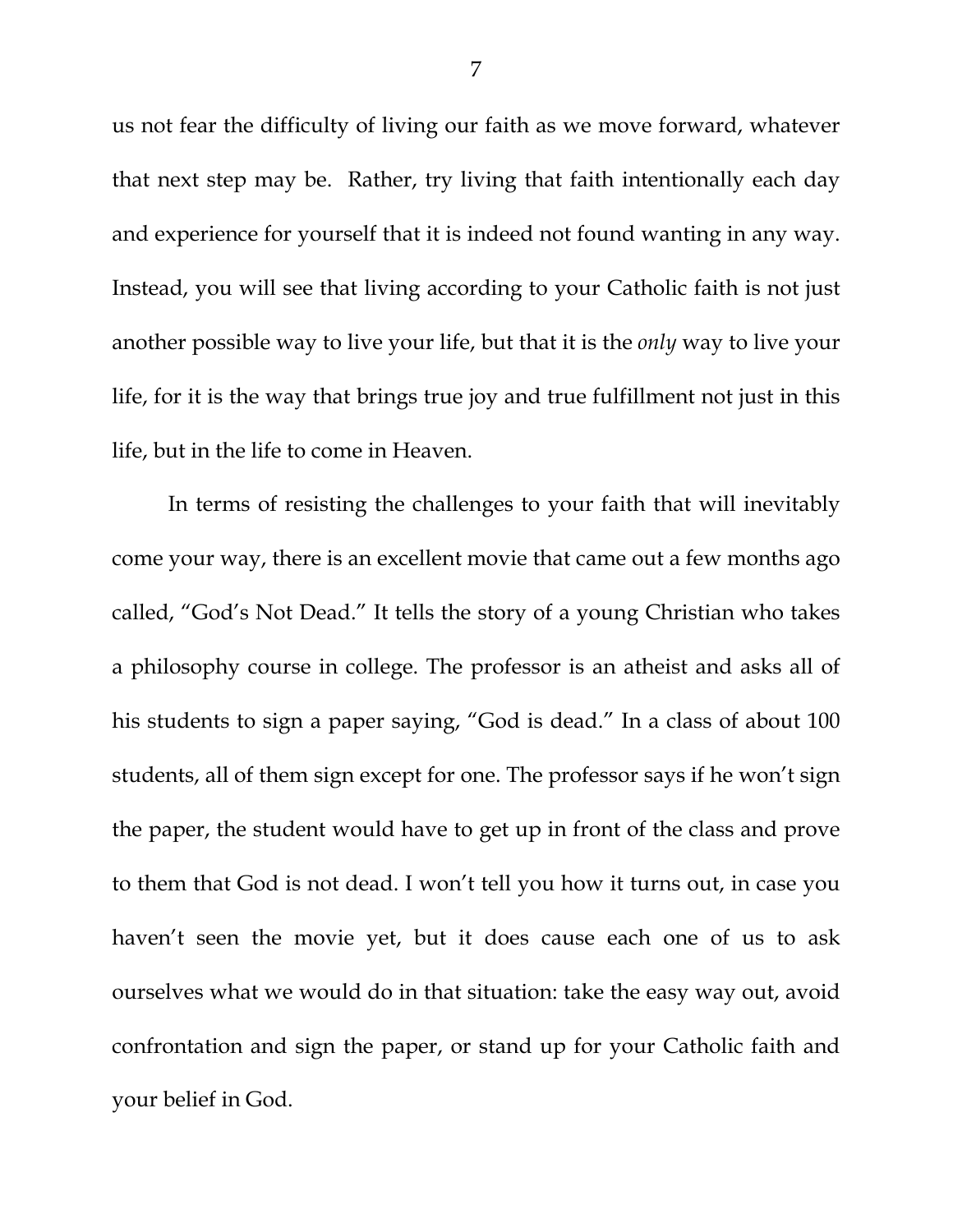Now, in real life, the challenges will probably not be so overt or inyour-face" as in a Hollywood movie. You probably won't have somebody coming up to you asking you to sign a piece of paper declaring that you are an atheist! The challenges will be much more subtle, perhaps even from your friends. For example, you're in college, it's Sunday and you're planning to go to Mass, and your friends invite you to go with them to a movie, but you say you can't go because you have other plans. Your friends ask you what you're planning to do and you say you're going to Mass. They ask, "You're doing what?" You respond, "Yes, I'm Catholic and I go to Mass on Sunday because I want to receive Christ into my heart!" Then, take it a step further: invite them to come with you to Mass! That's what we call "evangelization" – inviting others to share in the Good News of God's love!

 The movie includes an appearance by a Christian music group called "The Newsboys," in which they sing the title song, "God's not Dead." The lyrics of the refrain are easy to pick up, so I'll sing them a couple of times and then ask you to sing with me: